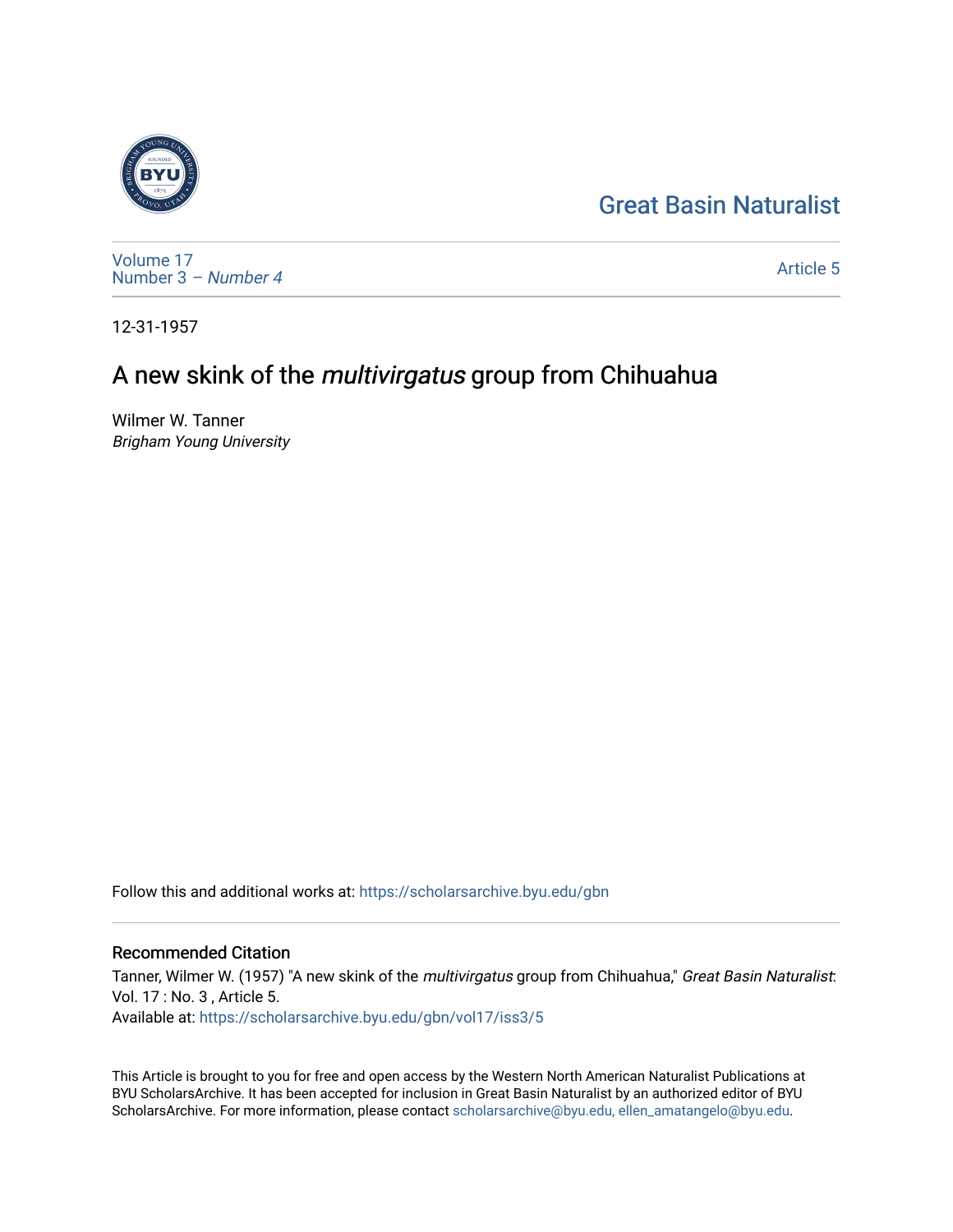## A NEW SKINK OF THE MULTIVIRGATUS GROUP FROM CHIHUAHUA

#### Wihner W. Tanner'

A skink, USNM 30833, taken by the Brimley brothers in Chihuahua. Mexico, has, for lack of a better understanding of its relationships been heretofore associated with the multivirgatus complex. Taylor (1935:352) and Smith and Taylor (1950:166) suggested its apparent distinctness but because of a badly faded color pattern hesitated to describe it as new.

In July. 1931, D Elden Beck took <sup>a</sup> subadult at Colonia Garcia, Chihuahua. In August, 1957, the author secured an adult at Colonia Chuhuichupa. Chihuahua. A study, of these three sepcimens and a comparison of them with *multivirgatus* from Arizona, New Mexico, Utah and Colorado, has demonstrated significant color and scale pattern differences. I, therefore, propose that this new skink be known as

#### Eumeces multilineatus, n. sp.

Type: Brigham Young University No. 13798, collected by Wilmer W. Tanner and Gerald Robison, <sup>3</sup> miles north of Colonia Chuhuichupa, Chihuahua, Mexico, on August 26, 1957. El. 7500 ft.

Paratypes: Brigham Young University No. 11984, from Colonia Gracia, Chihuahua, Mexico, by D Elden Beck, July 12, 1931; U. S. National Museum No. 30833, from Chihuahua. Mexico, col lected by H. H. Brimley and C. S. Brimley.

Diagnosis: A Eumeces of the multivirgatus group, of similar size, body and limb proportions as in *multivirgatus*. Postnasals absent; frontonasal nearly twice as wide as long; interparietal not enclosed; seventh supralabial separated from ear opening by one pair of enlarged postlabials; median ventral caudals approximately three times as wide as long; color pattern consisting of five primary light lines over a dark ground color; median line on inner third of first scale row, followed laterally by a dark stripe on median third of first scale row. Scales between dorsolateral and lateral light stripes a uniform blackish color.

Description of the type: Rostral normal, in contact with first supralabials, nasals, and internasals; two internasals followed by a frontonasal, nearly twice as wide as long; prefrontals widely sutured; frontal large, only slightly wider anteriorly than posteriorly, the latter part rounded; four supraoculars, second largest; frontoparietals smaller than interparietal, the latter arrowshape; parietals large, nearly in contact with primary temporal, not enclosing interparietal; two pair of muchals of equal size; nasal divided, anterior part slightly larger; anterior loreal higher than long, posterior longer than high, anterior scale in contact with first and second labials, nasal, internasals, frontonasals, prefrontals and

<sup>1.</sup> Department of Zoology and Entomology, Brigham Young University, Provo, Utah.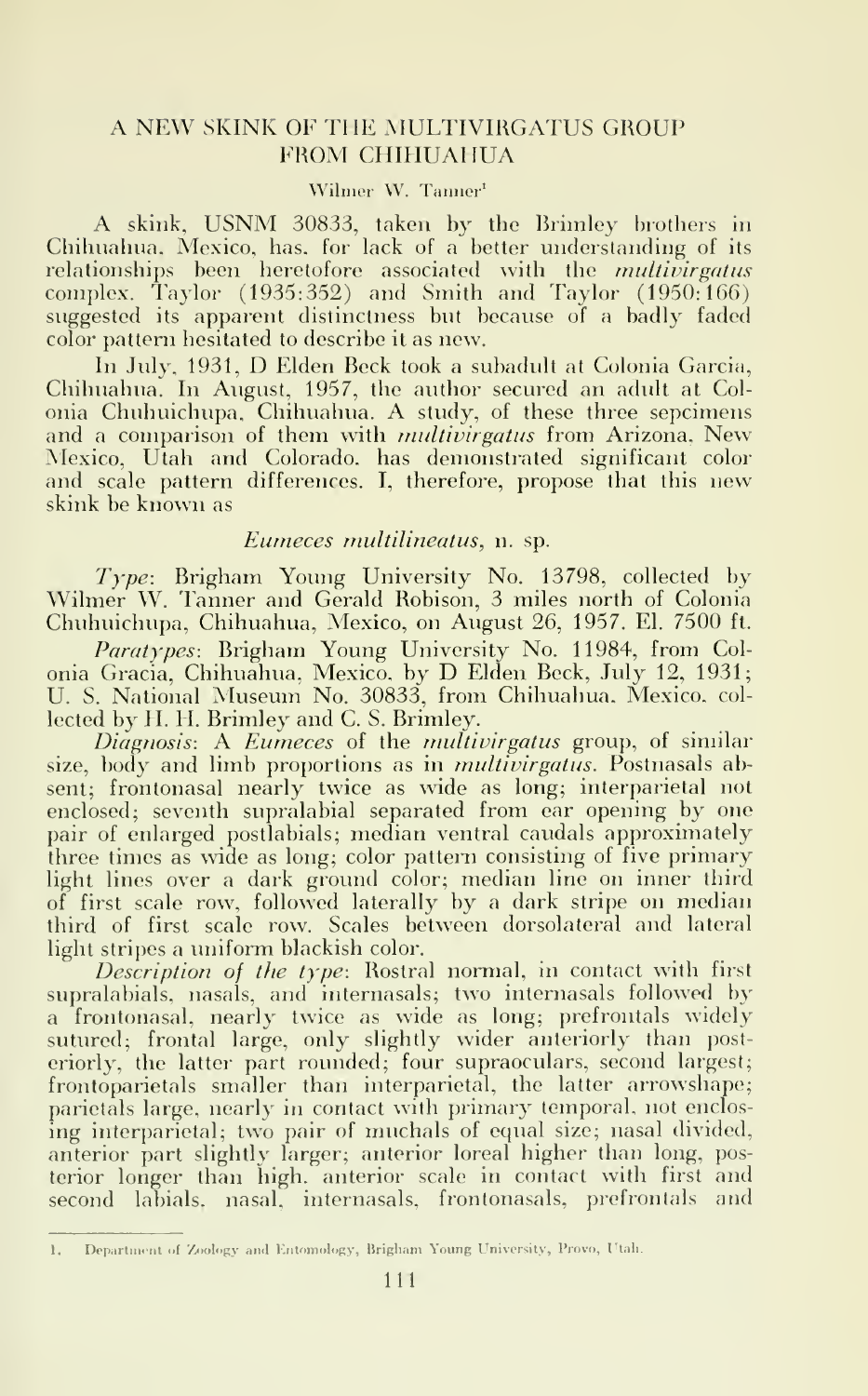Tho Great Basin Naturalist 112 w. w. TANNER Vol. XVII, Nos. 3-4

the posterior loreal; six superciliaries, first much larger; one small preocular, nearly square; two presuboculars, anterior at least four times the larger; two postoculars, lower one largest; postsuboculars smaller than postoculars, upper largest, three on left, two on right side; primary temporal in broad contact with the upper secondary and in narrow contact with the lower secondary temporal, smallest of the three; one elongate tertiary temporal, in contact with postlabial; ear with three lobules; supralabials 7-7, seventh largest and followed by a single large postlabial extending to ear lobules; in fralabials 6-6; two single postmentals, posterior one largest.

Scale rows around middle of body 24, dorsal median rows slightly enlarged; dorsals 56; ventrals 40; median row of caudals noticeably enlarged, approximately thirty per cent as long as wide; lamallae fourth toes 12-13; fourth fingers 10-10; total length 165.7 mm. snout to vent 70.0 mm; body into tail 1.37 times; toes of adpressed legs separated by six scales.

Color and color pattern: Ground color above dark brown to nearly black laterally and with a series of seventeen distinct light and dark longitudinal stripes. Median dorsal stripe yellowish-cream, faintly bifercate on head, extending along sutures of interparietal, across frontoparietals, along sutures of frontal and terminating on prefrontals; median stripe occupying the inner third of the two median scale rows; a sharply deliniated dark brown stripe occupies approximately the middle third of each median scale row; lateral third of median scale row and entire second scale row, a medium brown, lateral margins of second row with an occasional darker spot; a creamy-white dorsolateral stripe extending from supraocculars posteriorly and occupying middle third of the third scale row, median and lateral thirds of this row. fourth and most of fifth rows a uniform brownish black; lateral edges of fifth row cream white; medial edges of sixth row blackish (this produces a broken white line for most of the area between the legs); lateral stripe yellowish to light cream, extending from second supralabial caudad on median part of labials, through ear, and onto middle of sixth row, terminating at insertion of hind leg; a lateral dark stripe occupies lateral part of sixth row and adjoining elges of sev enth. Ventral scales a bluish-green with fine flecks of darker pigment principally on sides; scales of gular and anal regions with a cast of bronze.

Primary and secondary body stripes distinct for the entire length of the body; with little apparent fading from head to base of tail, becoming indistinct on tail near toes of adpressed hind legs.

Variations: The two specimens (BYU No's. 11984 and 13798) are, except for size, almost duplicates. They show the following variations, when compared with the specimen from the national museum (30833): In the latter the frontonasal is noticeably longer, the per cent of length to width equals .71, whereas in the two it is .54 and .57 respectively. The prefrontals are narrowly separated, as opposed to <sup>a</sup> broad contact in the others, and there are four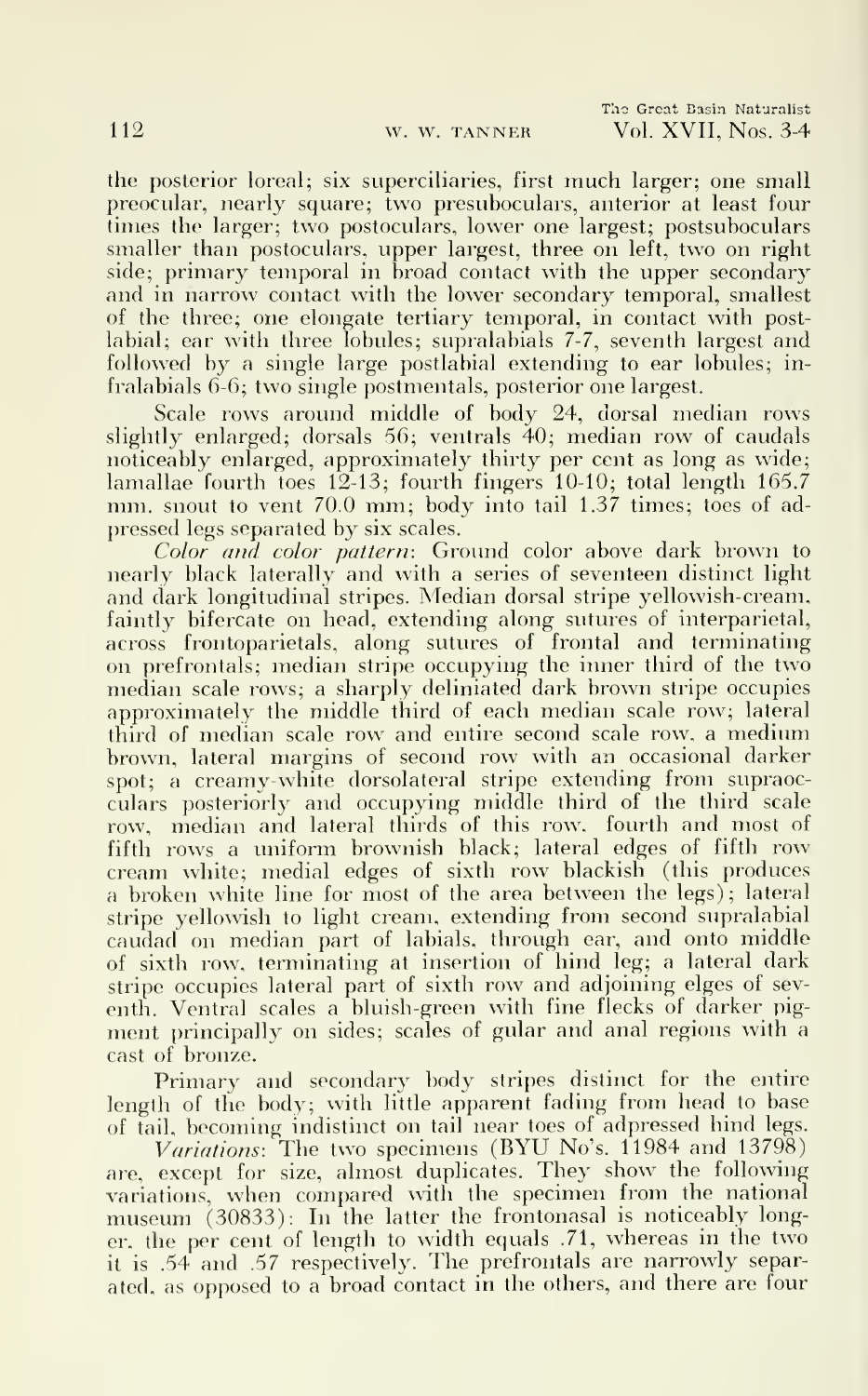small postlabials between the seventh supralabial and the ear lobules. The color pattern is so badly faded that any differences which may have existed are no longer possible to detect. By wetting the specimen one can see on the neck and shoulder regions the lateral, dorsolateral and median light stripes. For a short space the color pattern on the median scale rows, though faint, appears to be es sentially as described for the type. Otherwise the pattern is faded to an almost uniform light brown.

Unfortunately there is no reliable locality data for the faded specimen. It does not seem likely that it came from the same general area as the other two specimens, although even this may be the case.

Habitat: On the basis of the two known localities, the general range of *multilineatus* is to be found in the higher elevations of the Sierra Madre Occidental, and may be associated with habitats in or near the pine forests.

The specimen found at Colonia Garcia was taken from a rotting pine log, not far from a small stream and along the edge of a pine forest (most of which has now^ been removed). North of Chuhuichupa the type was taken on a steep rocky slope extending up from the river. We had just bagged two large black-tailed rattlers when <sup>I</sup> saw the skink some <sup>25</sup> feet away coming toward me. Withwhen I saw the skink some 25 feet away coming toward me. With-<br>out hesitation it came to within a few feet of my boots, then became startled and took refuge under <sup>a</sup> small rock. The next day we turned tons of rock without uncovering a skink. One was seen, however, but it too was abroad and too close to some porous ledges to be caught.

Relationships: For several years I have taken every opportunity to examine and record data from all specimens referred to the multivirgatus complex.<sup>2</sup> I have, therefore, seen such specimens at the United States National Museum, University of Kansas, and have received on loan material from Dr. Hobart M. Smith, University of Illinois, Dr. Phillip W. Smith. Illinois State Natural History Survey, and Dr. E. R. Hall, University of Kansas.

Recent trips into Arizona have permitted me to see and examine this species alive at all age groups, hatchlings to adults. On the basis of specimens of *multivirgatus* seen from Arizona. New Mexico, Colorado and Utah, the following comparisons are made.

In scalation the two species are similar. In most Eumeces multivirgatus a postnasal is present, out of 33 specimens seen, including the type material of  $E$ . gaigei (KU 7300 and 7301) and  $E$ . taylori (KU 13161) at the University of Kansas, the postnasals are: 2-2 in one, 1-1 in 24, 1-0 in five and 0-0 in three; one or two postlabials, which are separated from the ear lobules by two or more small scales; the frontonasal is proportionately longer and the median row of subcaudals is less widened transversely.

<sup>2.</sup> I wish to express my thanks and gratitude to those individuals who have provided me with facilities and permitted me to examine their collections.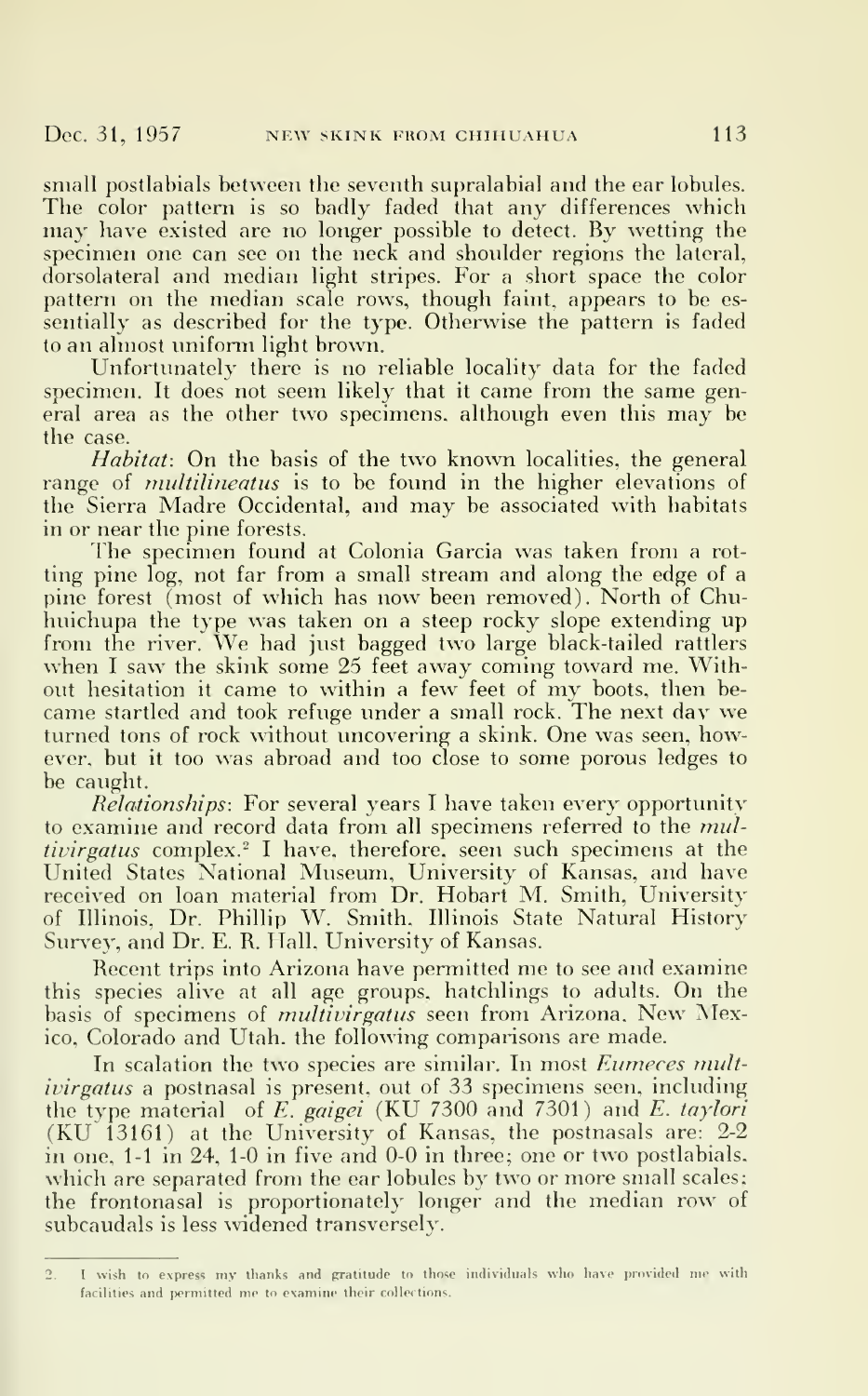

Fig. 1 - Color patterns of the dorsal and right lateral sides of Eumeces multilineatus and Eumeces multivirgatus. The numbers indicate the longitudinal rows, with the ones representing the dorso-median rows. Snout to vent measurements are included for each specimen. A. E. multilineatus, adult  $\sigma$ , 70 mm., BYU 13798 type, Chihuahua, Mexico. B. E. multivirgatus, adult 9, 63.5 mm., BYD 13242, Coconino Co., Arizona. C. E. multivirgatus, adult  $\frac{9}{5}$ , 05.5 mm., BYD 13242, Coconino Co., Arizona. C. E. multivirgatus gaigei, adult  $\frac{3}{5}$ , 61.7 mm. INHS 7560, Coconino Co., Arizona. D. E. multivirgatus taylori, adult 9, 64 mm. INHS 6496, Coconino Co., Arizona. For a comparison with multivirgatus from Colorado and Utah see Maslin (1957:88).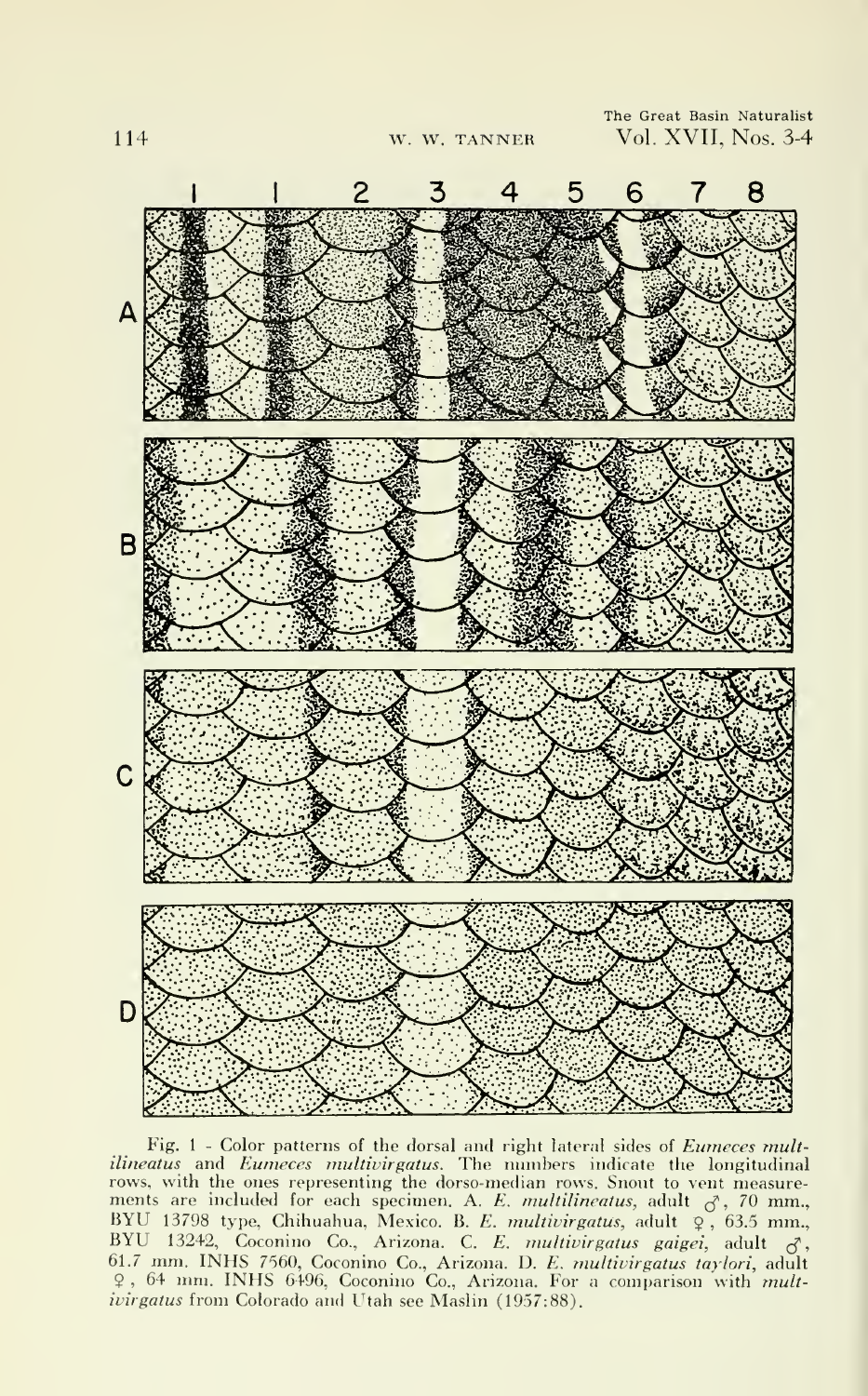The color pattern is substantially different in multilineatus, though at first appearing to be much the same as that of *multivirg*atus. In general the adult ground color of *multilineatus* is darker, the stripes both primary and secondary are sharply defined from head to base of tail and the forked pattern of the median stripe is faint, but discernable, on the head plates. This is not necessarily true in *multivirgatus* in which adults may be found without stripes and grading to those in which at least the primary stripes are clear ly defined. In the latter the head pattern is usually absent or ob scure. A few of the significant differences may be observed in fig. I: (a) The median scale rows are each involved in three longitudinal stripes in *multilineatus*, only two stripes in *multivirgatus*. (b) The lighter brown stripe between the black stripes bordering the median and dorsolateral light stripes is approximately one and one-third scales wide, occupying the lateral third of the first scale row and all of the second row. In *multivirgatus* this stripe is usually very narrow, occupying less than one scale row, with the darker stripe bordering the median stripe as wide or wider, occupying approximately the adjoining halves of the first and second rows. (c) In multilineatus the space between the dorsolateral and the lateral light stripes (from the lateral third of row three to the edge of row six) is a dark brownish-black, except for the lateral edges of row five which are cream fleck with greenish-blue; *multivirga*tus is extremely variable in this area of the pattern; some specimens have a narrower area with the lateral light stripe on scale row five (See Maslin 1957:88. fig. 1). others have as many as five different shades of brown, giving a faintly striped effect, but with only the borders of the light stripes dark and distinct, (d) Below the lateral light stripe in *multilineatus* is a dark blackish stripe which separates the lateral stripe from the lighter ventrals. The lateral stripe of multivirgatus is not always clearly defined probably because the lateral dark stripe is not present to accentuate it.

Remarks: Recent studies (Lowe, 1955; Maslin. 1957; Mecham, 1957; and Heyl and Smith. 1957) have helped in clarifying the taxonomic status of  $E$ . *multivirgatus*. The inclusion of  $E$ . *gaigei* Taylor and E. taylori Smith as parts of the more widespread multivirgatus is seemingly justified. Agreement concerning the status of sub-species is not yet complete owing primarily to the incomplete series available. Lowe (*loc. c*it.) and Maslin (*loc. cit.*) would retain both *gaigei* and *taylori* as subspecies, whereas Mechan (loc. cit.) would retain only gaigei as a subspecies, with taylori becoming a color phase of *gaigei*.

The availability of <sup>a</sup> sizeable series, with <sup>a</sup> larger number from Arizona than has been previously reported, has provided data which I believe to be significant. The variations in the *multi*virgatus color pattern are nearly all met in a series from Flagstaff, Arizona (Oak Creek Canyon, approximately 12 miles S.W. of Flagstaff, 6 specimens; and 6-7 miles N.E. of Flagstaff 16 specimens.) One adult (ISNHM 7562) shows no distinct stripes as in *taylori*;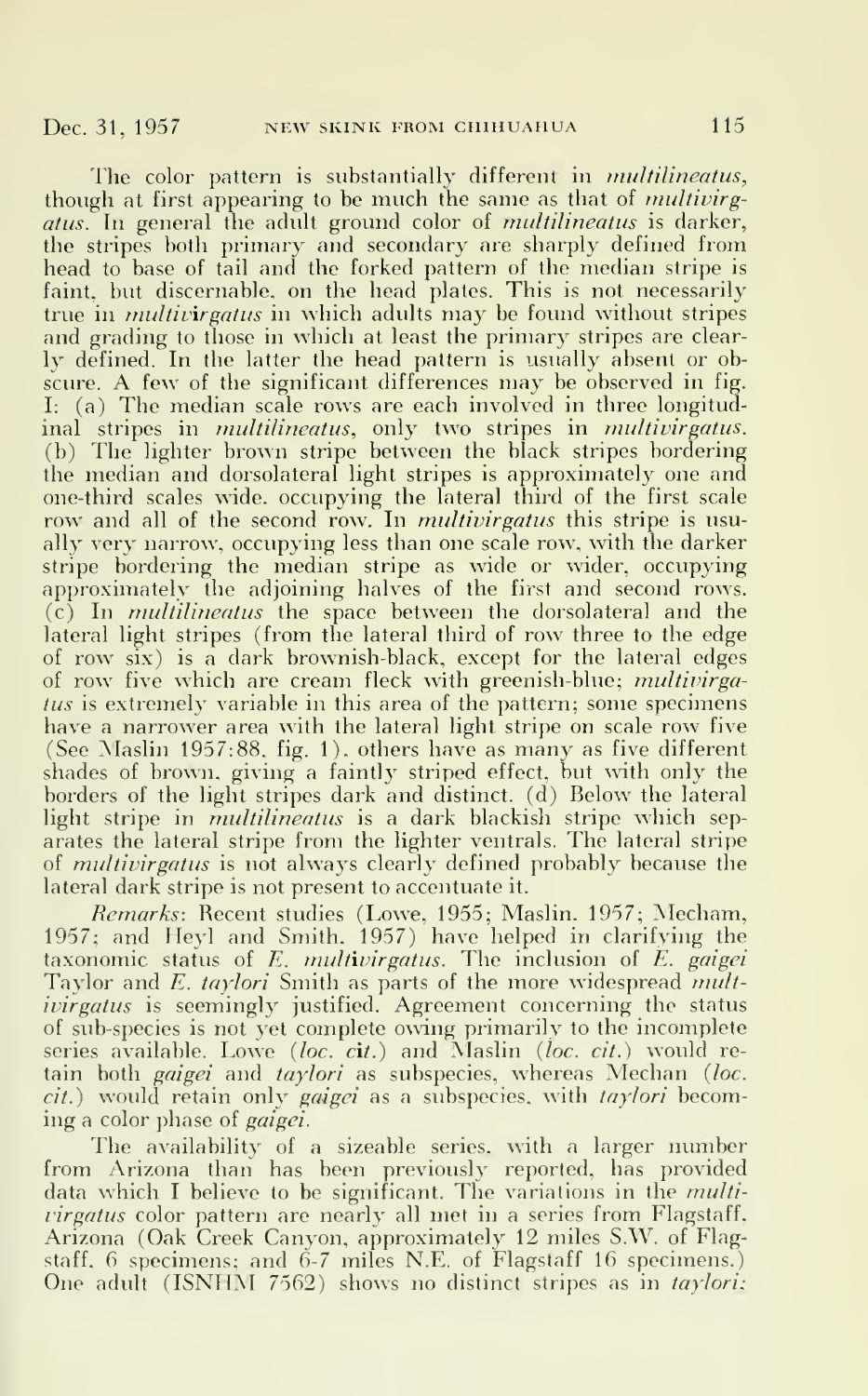some have only the dorsolateral stripes present as in the type of *gaigei*; several have only the median, dorsolateral, and lateral light stripes; and some have the pattern of *multivirgatus*. The hatchlings are much the same as the pattern given by Maslin (1957: 88, fig. 1-E) for a Utah (*gaigei*) juvenile, except that the lateral stripe is on the sixth rather than the fifth row. Out of the twenty adults and subadults from Arizona, one is of the *taylori* color phase, seven are of, or approaching the *gaigei* phase and twelve show the pattern of *multivirgatus*. Those from Oak Creek Canyon are darker and of the  $tay\overline{lo}ri\overline{g}ajgei$  patterns, whereas the more northern populations are of the *gaigei-multivirgatus* patterns.

It is seemingly obvious that the color pattern phases of *multi*virgatus: (a) cannot, for much of the southern and western range, be effectively limited to a single geographical area for each phase; (b) are more varied than is implied by the phases listed above and may include other phases such as the five lined or "*faciatus*" phase; (c) are the products of certain, as yet undetemiined, genetical principles which have provided this species with an extremely variable color pattern not often observed and certainly unusual in *Eumeces*; (d) may be more clearly set forth if hatchlings as well as adults are used in determining the basic pattern of the various populations.

The data and conclusions presented by previous studies, and that arising from the material available for this study, has demonstrated the presence of a number of intraspacific color pattern phases in *multivirgatus*. There are, undoubtedly, several of these "color phases" which will warrent subspacific rank when material is available to separate the geographical races. There is perhaps suf ficient evidence to retain  $E.$   $\emph{taylori}$  as a subspecies. The pattern  $\hbox{ }$ is distinct and there apparently is an established ecological isolation in western Fexas and southeastern New Mexico. The occurrance of a lineless pattern in Arizona, Nebraska and perhaps in other widely separated populations might be expected in a polytypic species.

Maslin *(loc. cit.*) has demonstrated the existance of *gaigei* in southern Colorado and eastern Utah. <sup>I</sup> have not seen his material, however a specimen from Elk Ridge, San Juan County, Utah has been compared with the types of *gaigei* and is of the same basic pattern. Thus the range of *gaigei* can be, for the present, restricted to northern New Mexico, southern Colorado and eastern Utah. The specimens available from other populations in central New Mexico and Arizona are either of the *gaigei* or *multivirgatus* patterns. Those from Arizona are actually much closer to *multivirgatus* and should, in spite of their separation from other populations, be retained in this subspecies for the present. The present understanding of the species and subspecies in the *multivirgatus* group of skinks is as follows:

Eumeces multilineatus n. sp. Eumeces multivirgatus multivirgatus (Hallowell) Eumeses m. gaigei Taylor